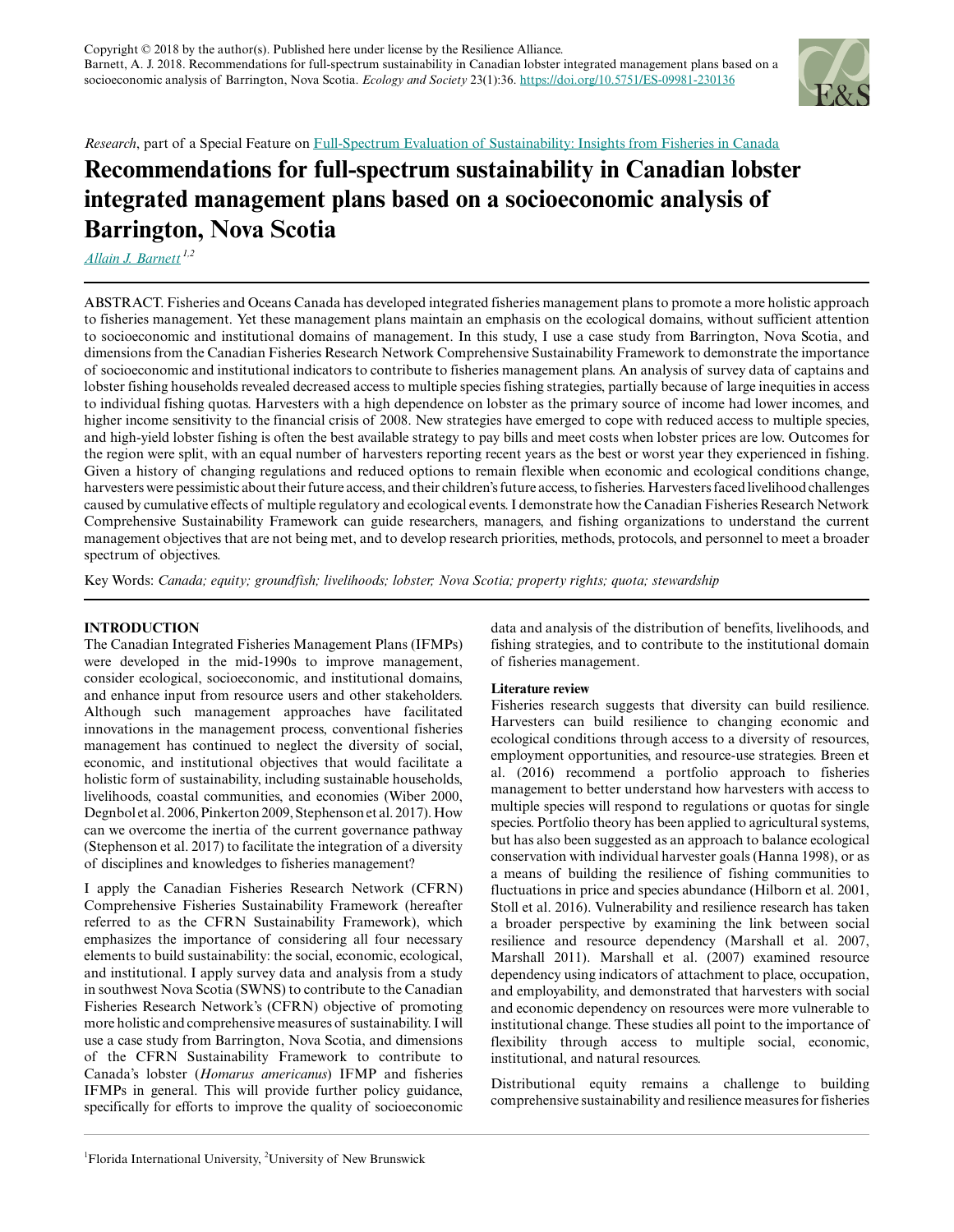**Table 1**. Summary of ecological, socioeconomic, and institutional goals and strategies of the Maritimes lobster Integrated Fisheries Management Plan (IFMP).

| Domain                             |                                                 |                                                                                                                                  |
|------------------------------------|-------------------------------------------------|----------------------------------------------------------------------------------------------------------------------------------|
| Dimension                          | Goal                                            | Maritimes Lobster IFMP goals and strategies                                                                                      |
| Ecological                         |                                                 |                                                                                                                                  |
| Conservation                       | Ecological productivity and<br>geographic range | Moderate fishing mortality, limit by catch, allow escapement, and protect reproductive<br>seasons                                |
|                                    | Biodiversity                                    | Protect incidental mortality of North Atlantic right whales ( <i>Eubalaena glacialis</i> ) and<br>other species                  |
| Habitat and ecosystem<br>integrity | Substrate quality                               | Manage disturbance to bottom and limit debris                                                                                    |
|                                    | Water quality                                   | Limit introduction of pollutants                                                                                                 |
| Socioeconomic                      |                                                 |                                                                                                                                  |
| Equity and fairness                | Access stability                                | Promote stability of access to resources and allocations through licensing                                                       |
| Economic and financial             | Financial viability                             | Promote economically prosperous fisheries                                                                                        |
|                                    |                                                 | Provide internal mechanisms that allow self-adjustment of capacity to resource<br>availability through partnerships and stacking |
|                                    | Markets                                         | Support certification for sustainability                                                                                         |
| Institutional                      |                                                 |                                                                                                                                  |
| Structure                          | Rules                                           | Trap limits, legal size limits, seasons, escapement hatches                                                                      |
|                                    |                                                 | Limited-entry licensing with partnerships and stacking options (two licenses on one<br>boat)                                     |
|                                    | Agreements                                      | Consultation process                                                                                                             |
| Process                            | Collaborative                                   | Advisory committee process as a consultation forum for shared stewardship                                                        |
|                                    |                                                 | arrangements and issue specific consultation                                                                                     |
| Outcomes                           | Flexibility                                     | Promote flexibility in policy and licensing<br>Strong enforcement                                                                |
|                                    | Compliance                                      |                                                                                                                                  |

and other resource systems (Loomis and Ditton 1993, Daigle et al. 1996, Adger 2003, Barnett and Eakin 2015). Many scholars have expressed concerns regarding the distributional consequences of quota management systems, especially individual transferable quotas (ITQs; Wiber 2000, Mansfield 2004, Pinkerton and Edwards 2009, Carothers and Chambers 2012, Macinko 2014). Narrow property rights approaches that do not pay sufficient attention to the social embeddedness of fishing practices (McCay and Jentoft 1998, Foley et al. 2015) can drastically change the distribution of access to resources in fishing communities, causing significant social and economic challenges. Because allocating property- or quasi-property rights generates a large stream of benefits to harvesters or owners, it is important to consider how these benefits are distributed among fishing communities, and how modifications to property rights and associated regulations will change this distribution (McCay et al. 1995, Bromley 2008, 2009, Pinkerton and Edwards 2009, Macinko 2014).

Building resilience and avoiding adverse distributional impacts in fisheries requires better information flows and feedback between managers and harvesters (Brewer 2012, Barnett and Anderies 2014). These information flows may be improved through adaptive comanagement, whereby harvesters, managers, and other relevant stakeholders share decision-making power to govern natural resource systems. Scholars suggest that adaptive comanagement can facilitate effective responses to economic and ecological change through social learning, experimentation, and information sharing (Cash et al. 2006, Armitage et al. 2009, Eriksen and Lind 2009, Wise et al. 2014, Chaffin and Gunderson 2016). The effectiveness of these approaches, however, will depend on how well a comanagement initiative integrates with existing

organizations, networks, and socioeconomic and ecological conditions (Ruitenbeek and Cartier 2001, Plummer 2009, Parlee and Wiber 2014, Sayles and Baggio 2017).

The challenge of developing an adaptive approach to fisheries management with power sharing among stakeholders and government, and with attention to distributional equity, implies a greater role for social science in fisheries management. Social science scholars can build on and supplement ecological and biological research by examining the implications of ecological, economic, and regulatory change for fishing communities. In this study, I focus on the socioeconomic and institutional domains of the CFRN Sustainability Framework by examining the dynamics of the fisheries of Barrington. I will examine the current distribution of access to quota fisheries as an additional source of income to lobster fishing, the implications of this distribution of access for livelihoods, practices, and harvesters' reported outlook for the future.

The CFRN brought together academic researchers, the fishing industry, and government researchers and managers from across Canada to overcome information gaps, enhance ecological sustainability, improve operational efficiency, and improve the basis for an ecosystem approach to fisheries management. The CFRN Sustainability Framework emerged from a research project focused on developing enhanced fisheries knowledge for an evolving management regime (CFRN 2012). The CFRN Sustainability Framework can serve as a tool that enables fisheries research and management approaches to pay attention to a broader set of socioeconomic, ecological, and institutional aspects (Stephenson et al. 2017). I will use insights from this analysis and the CFRN Sustainability Framework to develop recommendations for lobster IFMPs. Table 1 summarizes the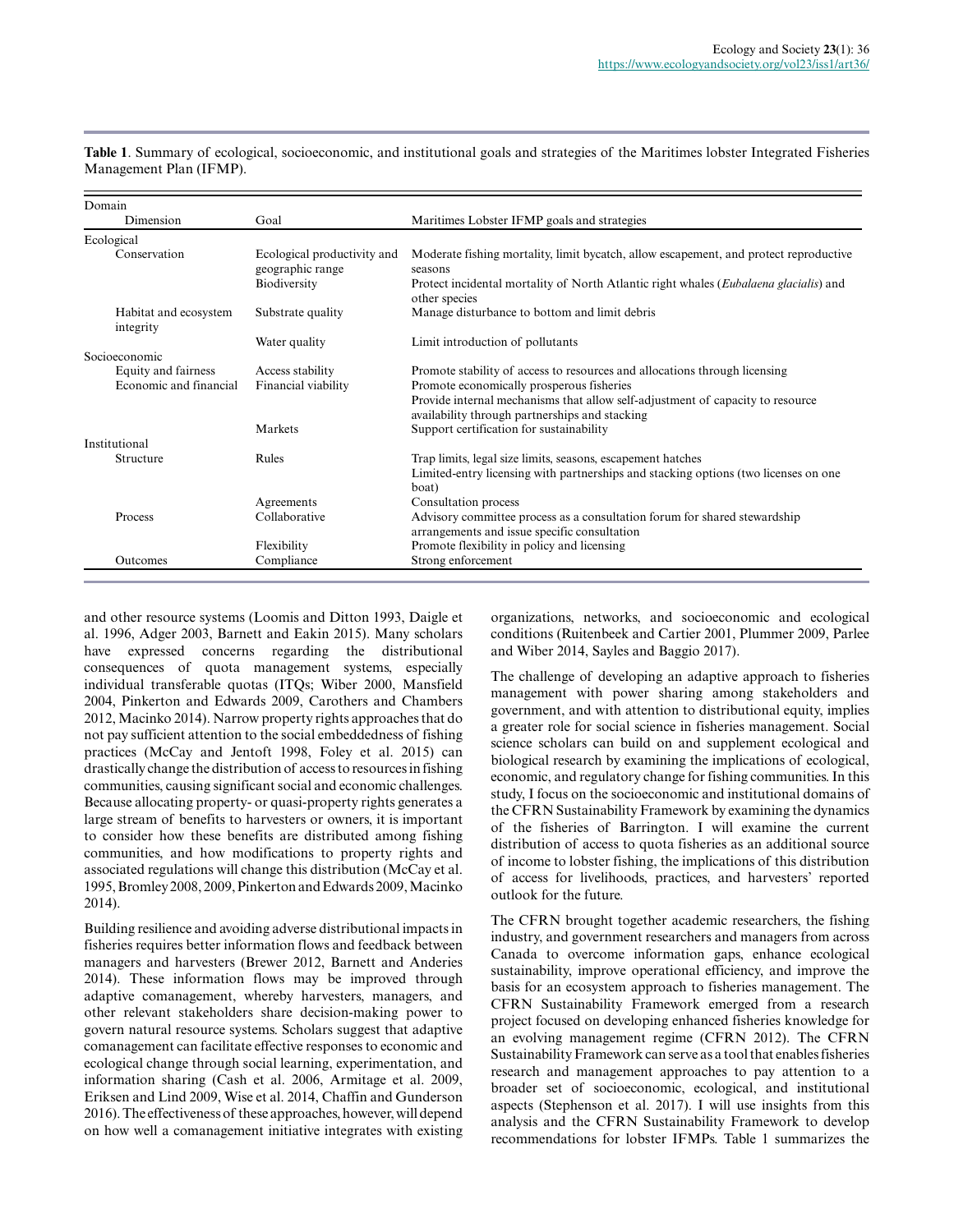lobster IFMP with written goals and strategies categorized according to the domains, dimensions and goals of the CFRN Sustainability Framework. The lobster IFMP implies a balance in managing lobster fisheries to meet ecological, socioeconomic, and institutional goals. Fisheries and Oceans Canada (DFO) recommends a precautionary approach to achieve conservation and socioeconomic goals, and suggested that the plan can be improved with better data quality, protection for mature female lobsters, and governance. This study will contribute to improved data and analysis, and recommendations for a broader set of socioeconomic and institutional indicators.

# **METHODS**

#### **Study area**

Barrington municipality consists of various fishing wharves and communities in Shelburne County, Nova Scotia (Fig. 1). Davis' (1980) study of Port Lameron (a pseudonym for Port La Tour) described a fishery with many similarities to Acheson's (1988) lobster gangs of Maine. Harvesters fished year-round with access to various species, including cod (*Gadus morhua*), halibut (*Hippoglossus hippoglossus*), herring (*Clupea harengus*), mackerel (*Scomber scombrus*), and lobster, and using various fishing technologies, including gill nets, hand-lines, jigs, longlines, and lobster traps (Davis 1980). Harvesters collectively protected their fishing grounds and spatially organized technology-use through an informal management system. Over the past 30 years, the fisheries have undergone a transformation because of regulatory and ecological change. Smaller-scale activities such as hand-lining have nearly disappeared, and most finfish vessels now use longlines. Although fisheries still exist for traditional species, their role for fishing livelihoods are diminished.

**Fig. 1**. Map of study area, including names of active fishing wharves.



Most harvesters in the region and all captains in this study fished for lobster. The lobster fishery is managed through transferable limited-entry licenses, with trap limits, fishing seasons, lobster fishing districts, a minimum size restriction, and a restriction on landing egg-bearing female lobsters. The lobster fishery is the last lucrative fishery in Atlantic Canada without a quota management system. Lobster fishing associations have lobbied government to limit vertical integration and privatization, and to maintain the independence of small-scale owner-operator fleets (see Barnett et al. 2017)

Most fishing ports in Barrington have licenses for Lobster Fishing Area (LFA) 34, though Port La Tour harvesters mostly fish in LFA 33 to the northeast. LFA 34 has the highest landings and most participants of all LFAs in Canada. Three-year average catch and catch per unit effort in LFA 34 reached record highs in 2015, with a total catch of 24,111 metric tonnes (DFO 2016*a*), five times higher than 1980 landings. LFA 33 has experienced similar increases in catches and catch per unit effort, with 2016 catches at a record high of 10,049 metric tonnes (DFO 2016*b*). Stock status reports for both LFAs suggest that fishing effort and stocks are in a "healthy zone." The health of lobster stocks, however, contrasts with the decline of groundfish species (Frank et al. 2013, Sinclair et al. 2015), with the exception of Atlantic halibut stocks, which have begun to recover from a history of overfishing (Trzcinski and Bowen 2016, DFO 2017). These declines coincided with the DFO's roll-out of individual transferable quota (ITQ) systems, replacing competitive total allowable catch (TAC) systems, throughout the 1980s and 1990s.

#### **Surveys**

I conducted surveys in Barrington municipality in 2012 using field-tested questionnaires implemented both in Nova Scotia (Fishermen and Scientist Research Society, [http://www.fsrs.ns.ca/](http://www.fsrs.ns.ca/inshore-research.html) [inshore-research.html\)](http://www.fsrs.ns.ca/inshore-research.html) and elsewhere (see Grootaert and Van Bastelar 2002, Harlan 2003, Eakin and Bojórquez-Tapia 2008) to develop a questionnaire with external validity and local relevance. Survey questions elicited responses regarding a fishing households  $(1)$  participation in fisheries and quota ownership;  $(2)$ sensitivity to prices and environmental change; (3) participation in associations or organizations; (4) attachment to fishing and thoughts of the future of the fishery; (5) assessment of cooperation in the community; (6) assets and debts; (7) education, household employment, and income (for protocol see Barnett 2014). All captains surveyed were male. Most captains were owner-operators, except for 10 who were fishing lobster under a controlling agreement. I pretested questionnaires with five captains. During pretests, I recorded each captain's response to the questions, clarifying questions, and their thoughts on the appropriateness of questions. Pretest responses were used to edit the survey protocol. Because names on the official lists of 338 license-holders in the area are confidential, I used snowball sampling to develop a list of respondents, and contacted recruited respondents randomly from this list. I also recruited some survey respondents during participant observation on fishing vessels, at the wharf, and at shore-based facilities. I conducted the finalized survey in face-to-face interviews with 94 captains. The response rate for surveys was 85.6% of people contacted either in person or by phone.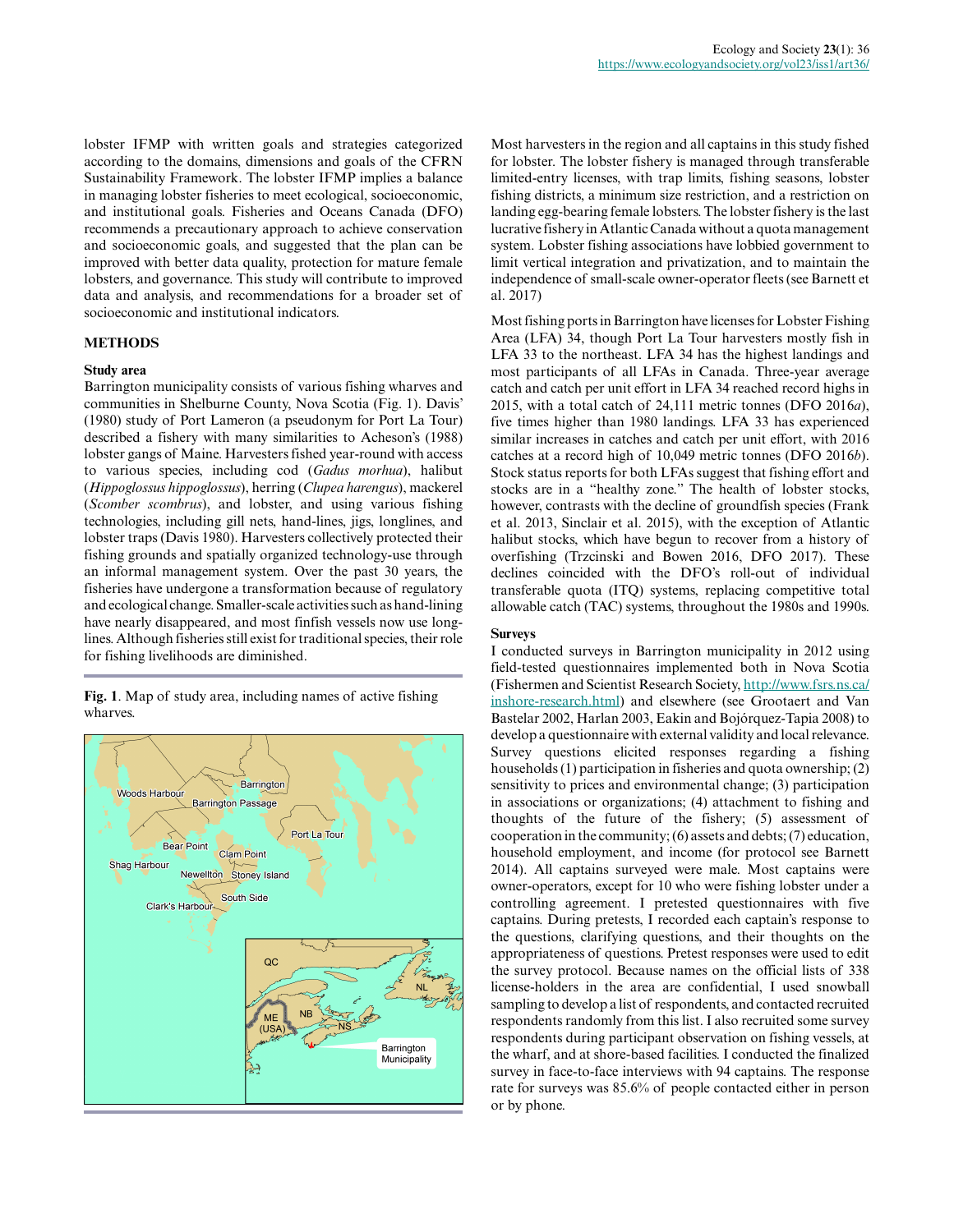#### **Analysis**

#### *Multispecies fishing access*

I examined the degree to which lobster harvesters participated in secondary fisheries, the percentage of captains that participated in these fisheries, and the distribution of access to the three most important secondary fisheries in the region; groundfish, halibut, and swordfish (*Xiphias gladius*). Access is determined primarily by the amount of quota a captain owns. Thus, I measured the inequality of quota ownership among captains using the gini index. The gini index is based on the Lorenz curve, which itself is obtained by plotting the proportion of total income of a population cumulatively earned by  $x\%$  of the population. The gini index is calculated as the area between the Lorenz Curve and a line of equality, where the relationship between proportion of total income and cumulative earnings is one to one. I calculated gini index values for groundfish, halibut, and swordfish quota ownership using R. Although some degree of inequality should be expected in quota ownership, here I use the gini index to illustrate the degree of inequality of access, and to consider the consequences of this inequality for fishing practices and livelihoods. The change from TACs to ITQs makes it difficult to provide a baseline of access for comparison to current levels of inequality. Historical accounts of the fishery, however, demonstrate that harvesters used a flexible strategy relying on their access to multiple species to obtain stable, albeit often lower, incomes (Davis 1980, 1984, 1991, Barnett 2014).

# *Factors influencing income, income sensitivity, and crew remuneration*

Survey responses were used to estimate characteristics of the captains, households, and fishing practices (age, total catch), their financial conditions (boat payments, controlling agreements, whether they entered the fishery with financial credit after 1999), access to fish species (groundfish, halibut, and swordfish quota), dependency (the percentage of household income derived from lobster fishing), and vessel characteristics (boat length and width). Harvesters suggested that these variables would be important to determining income and sensitivity during interviews and informal discussions. Whether a harvester entered the fishery with credit after 1999 was used as an estimate of costs of entry and debts, because harvesters, experts, and previous studies have indicated that the costs of entry rose significantly by the year 2000 (Coates 2000, Bodiguel 2002). Harvesters have lobbied government to eliminate controlling agreements, contractual agreements in which a financier effectively leases a license out to a captain. Controlling agreements are said to weaken the independence of the owner-operator fleets, and reduce a captain's and crew's share of revenues from fishing (Barnett and Eakin 2015, Barnett et al. 2017).

I examined the importance of the above factors in explaining household income, income sensitivity, and winter crew shares, using logistic and linear regressions (STATA). I used an ordinal scale to measure household income (i.e., 0–20,000, 20,001– 40,000...), and thus ordinal logistic regression to predict income. The outcome variable for income sensitivity asked whether a captain's income had increased, stayed the same, or decreased since 2006, a peak year after which lobster prices began to decline and fishing costs began to increase. Only 18 out of the 94 surveyed captains reported an increase in income since 2006, and ordered

logistic regressions did not meet the parallel odds assumption. This variable was thus transformed into a binary variable indicating whether a captain reported a decrease in their income or not. Finally, I used a linear regression model, using a robust standard error estimation (due to heteroskedasticity of variance) to explain winter crew shares. The winter crew shares are the most important because most of the income for captains and their crew is made in the first month of lobster fishing. This dependent variable is a rough estimation of crew remuneration; overall income, of course, will depend on days worked and catches throughout the season. All regression results are reported with both the full model (all variables entered) and reduced model (only significant or weakly significant variables included).

#### *Subjective well-being among harvesters and quota owners*

To assess subjective well-being among harvesters and quota owners, I used survey data on respondents' optimism for their future access to lobster and quota fisheries, and their outlook for their children's future in fisheries. I examined, via a t-test, whether harvesters' optimism for their future access to quota fisheries was greater if they owned more quota. This tested the prediction that quotas, often described as private property rights, though more accurately described as transferable privileges (Bromley 2009), would provide harvesters a sense of security of tenure. I compared responses to a survey question asking whether the respondent would go into fishing if they had their life to live over again, to questions asking whether they would advise their children to go into fishing if they entered (1) from scratch (no inherited or acquired licenses or quotas), (2) with a lobster license, or (3) with a lobster license and quotas (Wilcoxon signed-rank test).

Finally, I examined harvesters' sense of well-being over time, and the degree to which these perceptions were shared among harvesters, by examining harvester reports of their best and worst years in fishing. I used these reports, combined with qualitative responses of why these years were best or worst, and with reference to historical events in Barrington and SWNS.

# **RESULTS**

#### **Access to multiple species**

Overall, a total of 51% of captains fished only for lobster. Secondary fisheries included groundfish (haddock *Melanogrammus aeglefinus*, cod, Atlantic hake *Urophycis tenuis*; 29% of captains), halibut (18% of captains), swordfish (16% of captains), Irish moss *Chondrus crispus* (9% of captains) and bluefin tuna *Thunnus thynnus* (3% of captains). The rarest fisheries in the sample included "slime-eel" (Atlantic hagfish *Myxine glutinosa*), Atlantic sea scallops *Placopecten magellanicus*, and snow crab *Chionoecetes opilio*, with only 1% of captains participating. Davis (1984) estimated that 40% of a Port La Tour harvester's income came from lobster fishing, with most of their remaining income derived from groundfish. In 2012, responses to this survey indicate that 82% of harvester incomes came from lobster fishing. On average, captains who fished for 1 or more additional species to lobster were 48 years old, while captains who fished only for lobster were 57 years old (t-test assuming unequal variance, P < 0.01).

Figure 2 shows that quota ownership among captains was highly skewed with most captains owning between 0 and 5000 pounds of quota for groundfish, swordfish, or halibut. The gini index for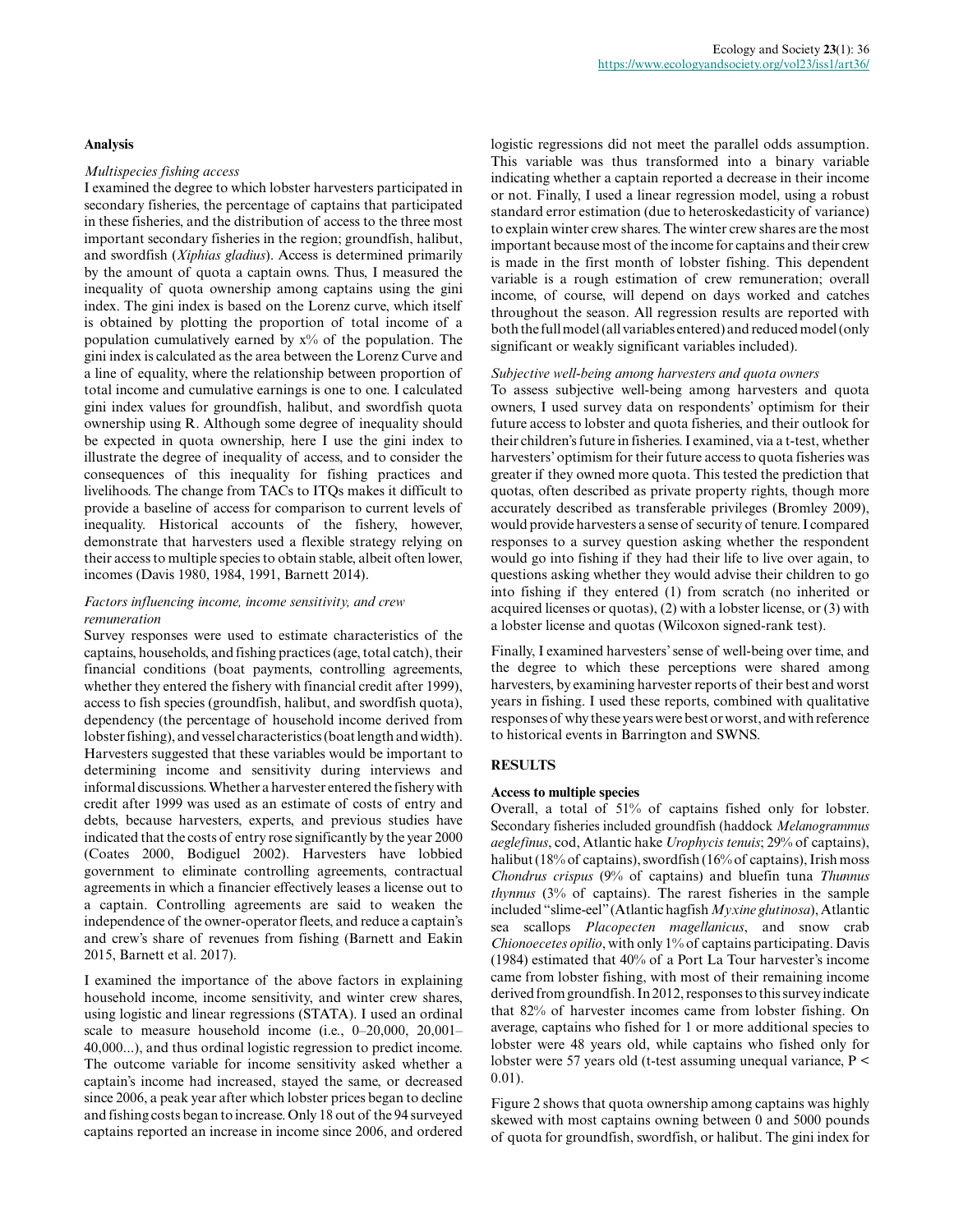groundfish, swordfish, and halibut quota was 0.83, 0.95, and 0.92 respectively, indicating large inequalities in quota ownership. To illustrate this inequality, the top 13.3% (12 captains) owned 80.4% of the groundfish quota, while the bottom 50% (45 captains) owned 1.6%. The mean groundfish quota ownership among active groundfishing captains was 43,000 pounds, while inactive quota owners who no longer fished for groundfish held 5800 pounds  $(ANOVA, P = 0.001)$ . This result corroborates reports from captains and experts that a vessel would need to acquire enough quota to make at least three or four trips per year to make an income and pay for the costs of maintaining fishing gear. Captains with 43,000 pounds of quota would likely have enough for three or four trips, however, many captains stated that they often leased additional quota either to make up for quota over-runs, or to make additional fishing trips. Together, these results suggest that a much smaller percentage of harvesters today have access to multiple species, and that there are large inequities among harvesters in access to quota fish species.

**Fig. 2**. Histogram of quota ownership for groundfish, swordfish (*Xiphias gladius*), and halibut (*Hippoglossus hippoglossus*) among fishing captains in Barrington Municipality.



# **Factors influencing income, income sensitivity, and crew remuneration**

Regression results below demonstrate the relationship between independent variables (controlling for all other independent variables) and income, income sensitivity, and crew remuneration. Table 2 indicates that captains who were younger, had higher catches, were less dependent on lobster, or had relatively longer boats had higher incomes ( $P < 0.0001$ , Pseudo  $R^2 = 0.2303$ ).

The resulting logistic regression for income sensitivity (Table 3) again indicates that younger captains had maintained their incomes, and those who are most dependent on lobsters had not. In addition, captains in controlling agreements (or license leases), or wider boats were more likely to report a decrease in their income since 2006, while those who owned groundfish quota or were making boat payments were less likely. Although wider boats can be used for participation in multiple fisheries and have a larger capacity for carrying lobster traps, boat width reduces vessel fuel efficiency. One captain reported that he had sold his boat and purchased a more efficient vessel to offset his fuel costs. The finding that captains with boat payments were less likely to report a decrease in their incomes contradicts the expectation that those with payments and debts would be most sensitive. This may be due to harvester misreporting, or to a low importance of boat payments relative to other factors and the lack of resolution of this binary variable. This interpretation is corroborated by further information on debt in Nova Scotia (see Barnett 2014 for details). Though the cost of licenses increased significantly after 1999, harvesters during this period more often reported obtaining loans from the Nova Scotia Loan Board than from banks. Harvesters further reported that this provincial loan agency was more lenient than private creditors. This suggests a need for more detailed analysis of fishing debt to understand its impacts on household livelihoods.

The results of a linear regression explaining crew-shares indicate similar patterns to previous models and expectations with some exceptions (Table 4). Dependence on lobster did not significantly explain the variance in crew shares in this case. Captains who entered the fishery with credit after 1999 or entered through controlling agreements had lower crew shares. Captains with longer boats or higher total catches also gave lower crew shares, though it is unclear whether higher catches would offset lower crew shares to maintain similar incomes for crew members. Boat length covaried positively with total catches ( $\mathbb{R}^2 = 0.2850$ ,  $\mathbb{P} <$ 0.01). Finally, crew shares varied depending on whether shares were applied after or before expenses were subtracted from revenue for a fishing trip. This reflects different remuneration strategies captains use to incentivize crew members to keep fishing costs, e.g., bait and gear use, low. Crew shares were higher if they were calculated after expenses were deducted.

# **Subjective well-being among harvesters and quota owners**

Overall, harvesters were not optimistic about the future of the lobster fishery and quota fisheries. Fifty-nine percent of harvesters responded that their access to the lobster fishery will be less in the future, 67% said their access to quota fisheries would be less, and only 2.7% said more. On average, captains who said their access to the quota fisheries would decline owned 20,864 pounds of quota while those who said their access would remain the same owned 3650 pounds (T-test assuming unequal variance, P < 0.05). Those who owned more quota often pointed to the fact that overall groundfish quota allocations have declined significantly since the implementation of quota management, and they were not optimistic that the DFO would increase quotas in the future. Those who owned less did not see a future in which their access would return.

Further analysis on sense of well-being in the fishery compares whether a harvester would go into fishing if they had their life to live over again to whether they would advise their children to go into fishing either from scratch (having to buy or lease licenses and quota), with a lobster license, or with a lobster license and quotas (see Fig. 3). Although 90% of captains said that they would go into fishing again, only 7% said that they would probably or definitely advise their child to enter the fishery from scratch (Wilcoxon signed-rank test,  $P < 0.0001$ ). Captains were more likely to advise their child to go into fishing if they could enter with a lobster license, and most likely if their child could enter with a lobster license and quotas. However, captains that would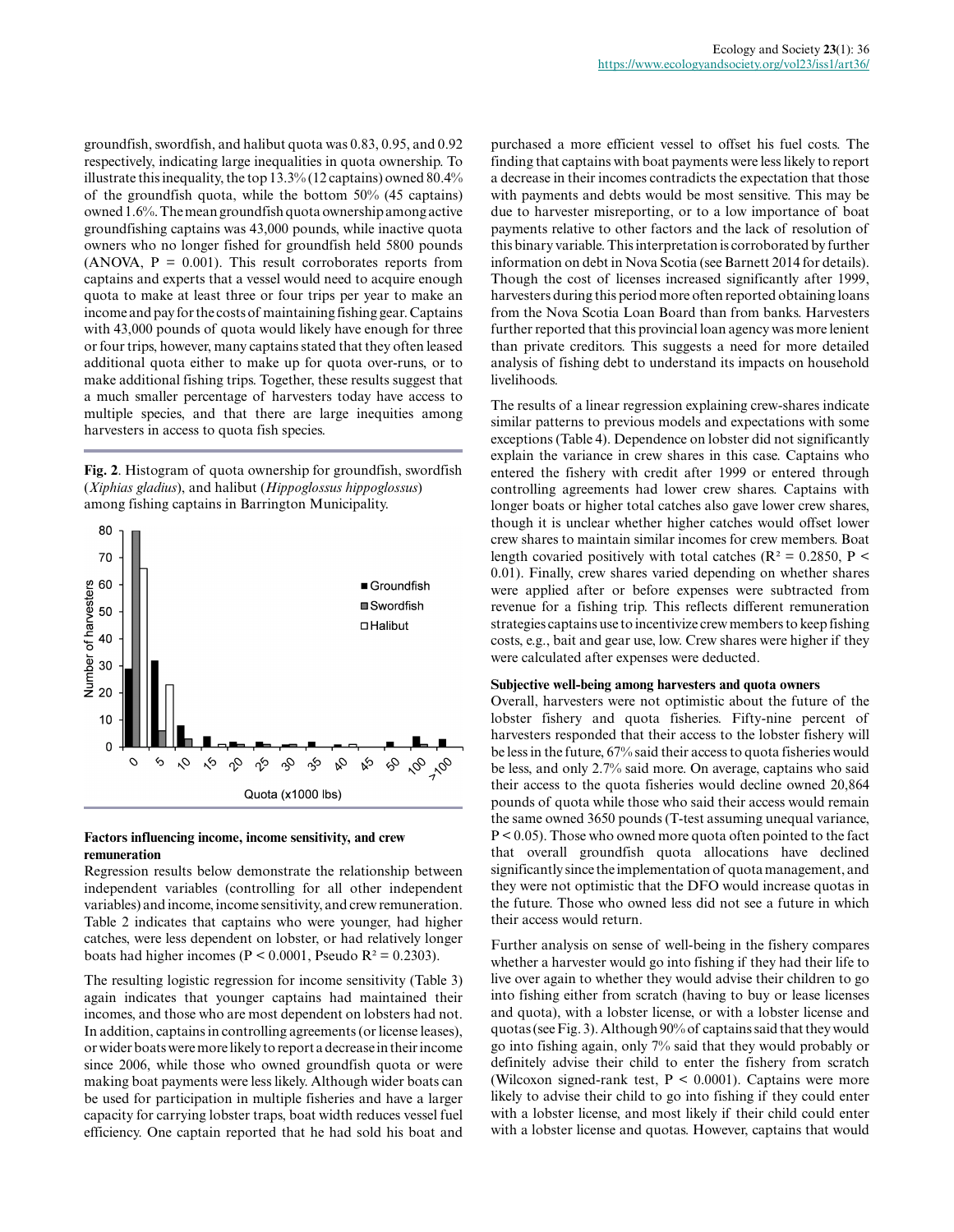| Household income                                   | Full model    |        | Reduced model |           |
|----------------------------------------------------|---------------|--------|---------------|-----------|
|                                                    | Odds ratio    | SE     | Odds Ratio    | <b>SE</b> |
| Age                                                | $0.9189**$    | 0.0274 | $0.9107**$    | 0.0211    |
| Boat payments                                      | 1.0704        | 0.5298 |               |           |
| Controlling agreements                             | 1.2492        | 0.4401 |               |           |
| Credit after 1999                                  | 0.8324        | 0.6251 |               |           |
| Groundfish quota                                   | 1.0000        | 0.0000 |               |           |
| Halibut ( <i>Hippoglossus hippoglossus</i> ) quota | 1.0000        | 0.0000 |               |           |
| Swordfish (Xiphias gladius) quota                  | 1.0000        | 0.0001 |               |           |
| Total catch                                        | $1.0601**$    | 0.0234 | 1.0398**      | 0.0128    |
| % income from lobster (Homarus americanus)         | $0.0138**$    | 0.0165 | $0.0189**$    | 0.0197    |
| Boat length                                        | 1.1436        | 0.0699 | 1.0919*       | 0.0476    |
| Boat width                                         | 0.8597        | 0.1050 |               |           |
| N                                                  | 75            |        | 81            |           |
| Likelihood Ratio $\chi^2$                          | 69.73         |        | 62.52         |           |
| P-value                                            | ${}_{0.0001}$ |        | ${}_{0.0001}$ |           |
| Pseudo $\mathbb{R}^2$                              | 0.2551        |        | 0.2303        |           |

**Table 2**. Ordered logistic regression of factors explaining fishing household income.

themselves go into fishing if they had their lives to live over were still more likely to respond that they would "probably not" or "definitely not" advise their child to enter the fishery even if their child could enter with a lobster license (Wilcoxon signed-rank test, P < 0.0001), or with a lobster license and quotas (Wilcoxon signed-rank test,  $P = 0.0409$ .

**Fig. 3**. Survey responses to questions asking captains whether they would go into fishing again, and whether they would advise their child to go into fishing if they had to enter from scratch, with a lobster license, and with a lobster license and quotas.



Figure 4 summarizes harvesters' responses regarding the best and the worst years they experienced in fishing from 1980 to 2012. Harvesters explained that the worst years were those when harvesters experienced low catches and prices (41%), damage or loss of their fishing vessel (15%), loss of access to the groundfishery  $(15\%)$ , or poor weather  $(9\%)$ . The best years were those when catches  $(67%)$  and prices  $(51%)$  were high, or when harvesters could fish for the full year (26%), and thus had access

**Fig. 4**. Frequency histogram of years that harvesters reported as best and worst, with reference to significant events in southwest Nova Scotia fisheries (text boxes).



to multiple fish species. These responses correspond well with significant events in the history of the region including (1) the 1983 Pubnico affair, when enforcement officers intensified their efforts to enforce trap limits by seizing traps, and harvesters burned and sank two enforcement vessels (Davis and Kasdan 1984); (2) high groundfish catches in the late 1980s; (3) the 1993 Shelburne Blockade, when harvesters blockaded an industrial foreign trawler, protesting decreased allowable catches of groundfish, and continued allowances for foreign vessels to exploit Canadian fisheries; (4) the early 2000s when lobster catches and prices increased spurring increased investment and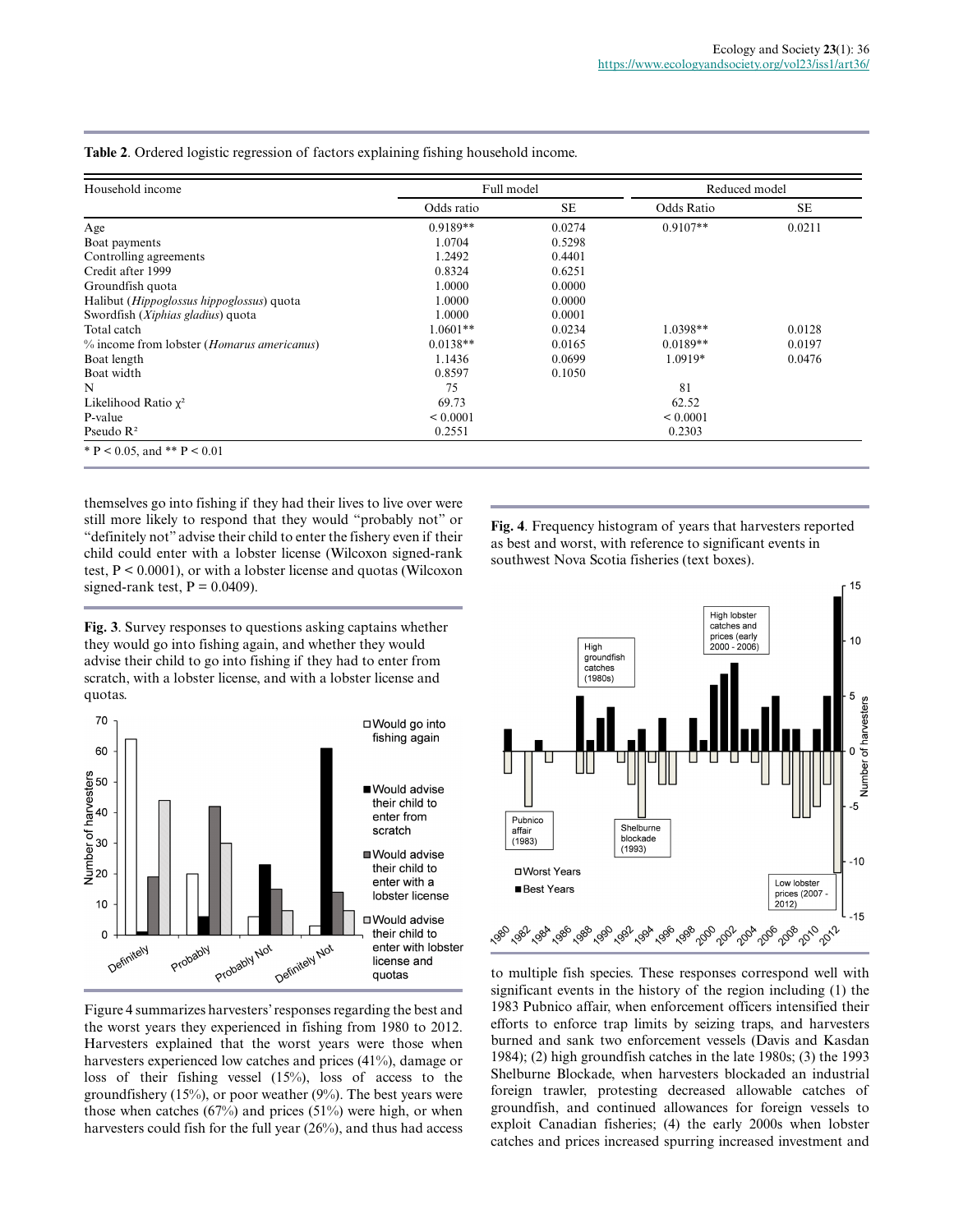| Income declined since 2006                          | Full model    |        | Reduced model      |        |
|-----------------------------------------------------|---------------|--------|--------------------|--------|
|                                                     | Odds ratio    | SE     | Odds Ratio         | SE     |
| Age                                                 | 1.0812*       | 0.0382 | $1.0624*$          | 0.0286 |
| Boat payments                                       | $0.1249**$    | 0.0977 | $0.1450**$         | 0.0997 |
| Controlling agreements                              | 4.6907*       | 3.3471 | $3.2770*$          | 1.7660 |
| Credit after 1999                                   | 1.5232        | 1.7649 |                    |        |
| Groundfish quota                                    | $0.9999*$     | 0.0000 | $0.9999^{\dagger}$ | 0.0000 |
| Halibut (Hippoglossus hippoglossus) quota           | 1.0003        | 0.0002 |                    |        |
| Swordfish (Xiphias gladius) quota                   | 1.0003        | 0.0002 |                    |        |
| Total catch                                         | 1.0229        | 0.0279 |                    |        |
| % income from lobster ( <i>Homarus americanus</i> ) | 152.82**      | 235.76 | 70.458**           | 91.783 |
| Boat length                                         | 0.9612        | 0.0942 |                    |        |
| Boat width                                          | 1.2204        | 0.2216 | 1.3052*            | 0.1368 |
| N                                                   | 83            |        | 86                 |        |
| Likelihood Ratio $x^2$                              | 50.28         |        | 41.48              |        |
| P-value                                             | ${}_{0.0001}$ |        | ${}_{0.0001}$      |        |
| Pseudo $\mathbb{R}^2$                               | 0.4401        |        | 0.3484             |        |

**Table 3**. Binomial logit model of factors explaining whether a captain's income has declined since 2006.

incomes in the lobster industry; (5) declining prices and increased costs for lobster fishing from 2007 to 2012 (Barnett 2014). Although most years in this 32-year history can be described as either best or worst, Figure 2 clearly shows that a split has emerged among harvesters, wherein nearly equal numbers of harvesters considered 2011 and 2012 as the best or worst year.

# **DISCUSSION**

This study indicates further contributions could be made to enhance IFMPs according to the CFRN's sustainability framework. Although current IFMPs may align with some framework goals, Table 5 suggests indicators that could be used to further meet IFMP and CFRN Sustainability Framework goals. Based on the results above, I will discuss the relevance of goals and indicators under the dimensions of equity and fairness, economic and financial conditions, health and well-being, rules, and decision-making processes.

This study demonstrates that dependence on the lobster fishery is an essential indicator for holistic sustainability assessments in Barrington, and for lobster IFMPs. Household dependence on lobster as a source of income strongly influenced both household incomes, and income sensitivity. With greater dependence on lobster, harvesters have few alternatives if prices or catches decline (Barnett and Eakin 2015). Dependence on lobster in Barrington has increased substantially, and few harvesters have access to sufficient amounts of quota to maintain their fishing operations when the lobster fishing season is over. As in Maine, the lobster fishery is increasingly what Steneck et al. (2011) has referred to as a "gilded trap." Steneck et al. (2011), emphasized that this gilded trap has been caused by the economic success of lobster, and a simplified ecosystem due to overfishing. Atlantic Canadian ecosystems are similarly dominated by high lobster abundances, and harvesters have been pulled toward the economically attractive opportunities offered by the lobster fishery. But they have also been pushed toward the lobster fishery as opportunities decline in other fisheries. This study also further corroborates the claim that dependence on one high-value species increases the risks of economic and ecological disruptions. Today, household livelihoods in Barrington are dependent on the abundance, distribution, and price of lobster, and the results of this study suggest that this dependence puts them at greater risk.

Studies in Maine and the U.S. have similarly found increasing dependence on lobster, and a general trend toward decreasing diversity in access to fisheries (Donkersloot and Carothers 2017, Stoll et al. 2017). In Barrington, however, some relatively younger harvesters have maintained access to at least one, and as many as three additional fisheries. Older harvesters often reported a loss in access to fisheries, e.g., inshore groundfish using hand-lines, traditionally accessed through adjacency to fishing grounds, and since the introduction of limited-entry, through early access to affordable licenses. Younger harvesters have been able to enter quota fisheries, either through intergenerational transfers of quota, contracts with processors, or by buying or leasing quota. Thus, younger harvesters have been able to find ways to cope with a general decline in access to fisheries in the region. Overall, the implications of this strategy for livelihoods will depend on the cost of buying, leasing, or entering contracts to obtain quota.

While owning groundfish quota had a small and weakly significant influence on stabilizing income, the regressions also suggests that captains may be able to cope with low prices and low access to quota by simply intensifying their efforts and catching more lobsters. The finding that incomes decreased, and income sensitivity increased with age suggests that high effort fishing strategies may be more available to younger harvesters. The importance of catches and age suggests that despite the costs of entry, some younger captains have been able to keep ahead of costs by catching more. Catching more lobsters, however, often intensifies market gluts and further depresses prices (Holland 2011, Theriault et al. 2013), which makes it difficult for those who do not increase catches to maintain their fishing operations. Harvesters were trapped in the fishing equivalent of an agricultural treadmill (Cochrane 1958), whereby increasing effort and technological efficiency and inelastic demand for lobster results in decreasing prices, further incentivizing strategies to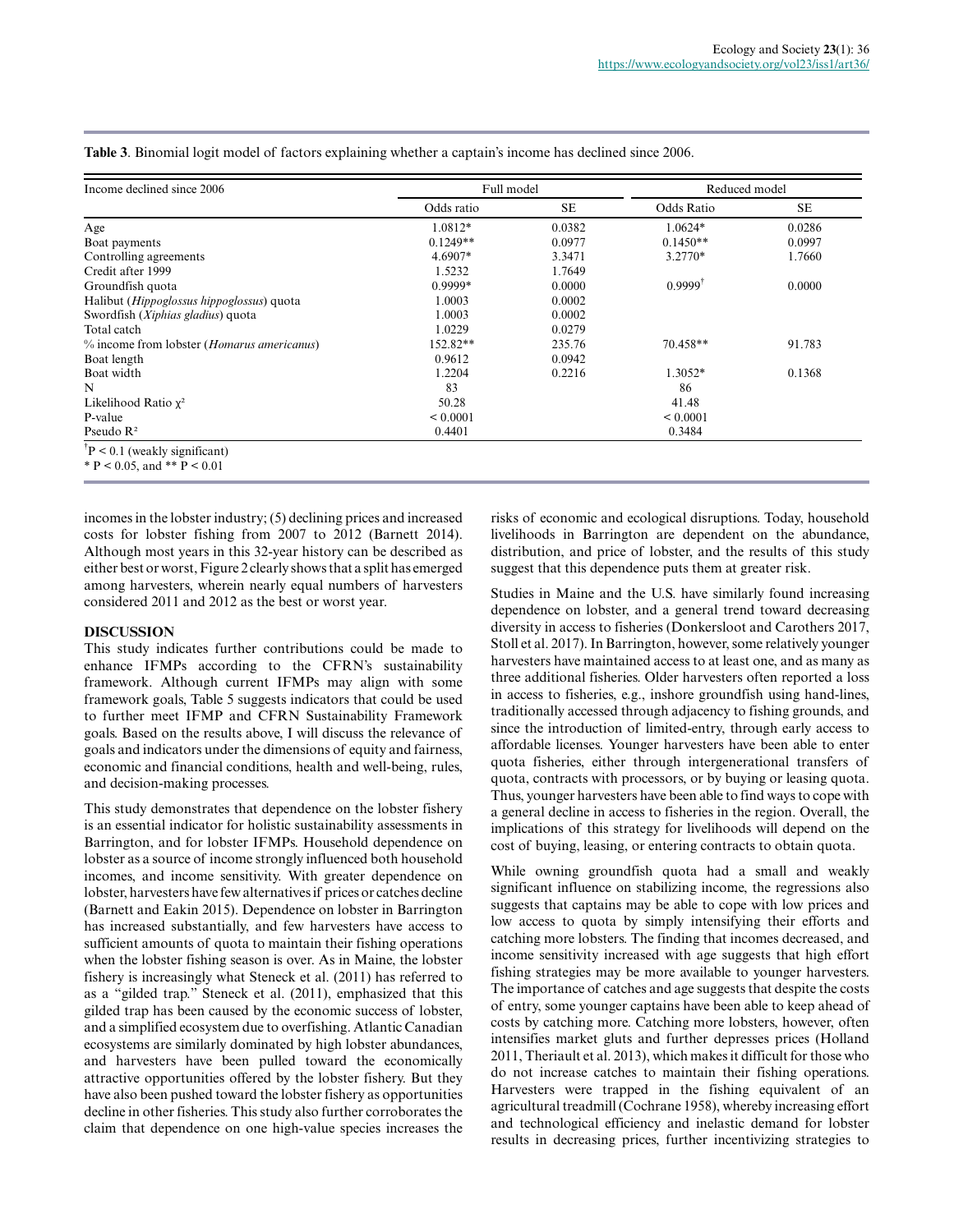β SE (Robust) β SE (Robust)

| Crew shares $(\% )$                                 | Full model       |             | Reduced model    |          |
|-----------------------------------------------------|------------------|-------------|------------------|----------|
|                                                     |                  | SE (Robust) |                  | SE (Robi |
| Age                                                 | 0.0009           | 0.0008      |                  |          |
| Boat payments                                       | $-0.0070$        | 0.0120      |                  |          |
| Controlling agreements                              | $-0.0190\dagger$ | 0.0116      | $-0.0143\dagger$ | 0.0086   |
| Credit after 1999                                   | $-0.0240*$       | 0.0181      | $-0.0342*$       | 0.0144   |
| Groundfish quota                                    | 0.0000           | 0.0000      |                  |          |
| Halibut (Hippoglossus hippoglossus) quota           | $-0.0000$        | 0.0000      |                  |          |
| Swordfish ( <i>Xiphias gladius</i> ) quota          | $-0.0000$        | 0.0000      |                  |          |
| Total catch                                         | $-0.0003*$       | 0.0006      | $-0.0006*$       | 0.0003   |
| % income from lobster ( <i>Homarus americanus</i> ) | $-0.0404$        | 0.0363      |                  |          |
| Boat length                                         | $-0.0033*$       | 0.0023      | $-0.0041*$       | 0.0019   |
| Boat width                                          | $-0.0018$        | 0.0026      |                  |          |
| Two or more crew                                    | $-0.0073$        | 0.0169      |                  |          |
| Crew shares after expenses                          | $0.0557**$       | 0.0112      | $0.0540**$       | 0.0124   |
|                                                     |                  |             |                  |          |

N  $^{78}$  83 F 9.19 18.66  $P-value$   $< 0.0001$   $< 0.0001$   $< 0.048001$  $R^2$  0.5479 0.52

Constant 0.3911\*\* 0.0875

**Table 4**. Linear regression of factors explaining winter crew-shares.

 $p^{\dagger}P < 0.1$  (weakly significant)

 $*$  P < 0.05, and  $*$  P < 0.01

increase production efficiency. This process may explain the divided outcomes (Fig. 4) among harvesters since the 2008 financial crisis. This suggests that indicators measuring how catches, effort, and well-being are distributed among harvesters in a single fishery, and across various fisheries can improve our understanding of fishing strategies and their implications for socioeconomic domains. Additionally, indicators of vessel capacity and its distribution among age-groups could be used to provide advice on the costs and benefits of various vessel configurations and associated fishing strategies.

Challenges to fishing households were not caused by a single regulatory event, but by the cumulative effects of multiple regulatory events, and a process of "creeping enclosure" (see Murray et al. 2010). Licensing and quota policies have changed the distribution of access to fish species, exacerbated inequalities in coastal communities, and made it more difficult for harvesters to maintain their incomes through flexibility when ecological or economic conditions change. Initial quota allocations, quota buyups, and the ecological decline of quota species such as groundfish have led to large inequalities in access to quota (McCay et al. 1995, Pinkerton and Edwards 2009, Barnett and Eakin 2015). Murray et al. (2010) suggest that the process of creeping enclosure can reduce the number of knowledgeable observers of ocean ecosystems, generate distrust, reduce social capital, and reduce the quantity and quality of information flow between managers and harvesters. Thus, holistic sustainability assessments require monitoring indicators that quantify how policies interact, and the implications for ecological, socioeconomic, and institutional aspects of Canada's fisheries.

Although studies have demonstrated that the benefits from initial quota allocations to harvesters often generate the dilemma of high costs for new entrants (Wiber 2000, Mansfield 2004, Bromley 2008, Pinkerton and Edwards 2009, Carothers and Chambers 2012, Brewer 2014, Pinkerton and Davis 2015), limited license fisheries are not immune to this dilemma. The transferability of licenses, though often intended to facilitate intergenerational transfers, has opened markets for lobster licenses, and controlling agreements have allowed some individuals and companies to lease out licenses. Harvesters who entered the fishery after licenses increased substantially in value did not report lower incomes or income sensitivity. However, those who entered the fishery through controlling agreements were less likely to maintain their incomes, and paid out lower crew shares. These results demonstrate that whether a fishing captain can maintain their livelihood in a fishery depends not only on the price and quantity of catch, or the costs of entering a fishery, but also the means available to enter the fishery. Further socioeconomic research may illuminate the dynamics of entry and major changes to access to fisheries that influence fishing livelihoods. By examining indicators of entry, such as controlling agreements, time of entry, costs of entry, and availability of credit, lobster IFMPs can develop mechanisms to promote intergenerational transfer of fishing access rights in coastal communities, and balance limitedentry requirements with the problems caused by high entry costs. Because of the risk of many complex unintended consequences, new policy should be collaborative, and accompanied with social and natural science research on the impacts on communities, households, captains, crewmembers, stocks, and ecosystems.

Harvesters in the 2012 survey were not optimistic about their future access to lobster and quota fisheries, whether they had access to quota and licenses or not. They also did not see a future for their children in the fisheries, especially if they had to enter the fishery without low cost or inherited lobster licenses and quotas. This sense of pessimism can discourage stewardship because harvesters are not confident that they will benefit from conservation measures (Ostrom 1990, Eakin and Wehbe 2009, van Putten et al. 2014). These findings further complicate the claim that owning property rights in natural resources enhances stewardship (Gilmour et al. 2012). Grainger and Costello (2014)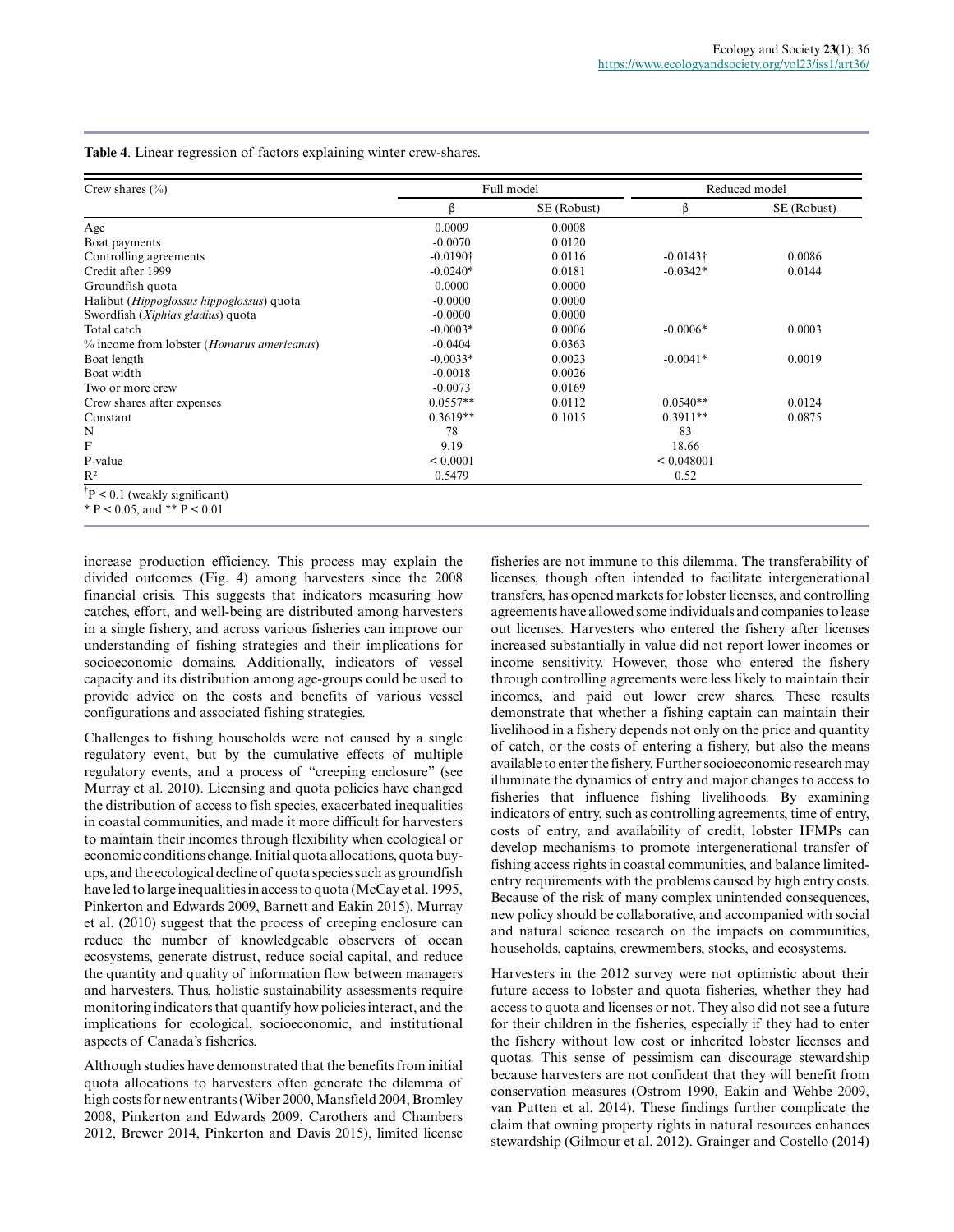**Table 5**. Proposed socioeconomic and institutional indicators from the Canadian Fisheries Research Network Sustainability Framework that could be used to enhance Maritimes lobster Integrated Fisheries Management Plans, based on this study's findings.

| Dimension                                         | Goal                | Indicators in southwest Nova Scotia                                                                                                                                                                 | Benefit of indicator                                                                                                                                                                                                        |
|---------------------------------------------------|---------------------|-----------------------------------------------------------------------------------------------------------------------------------------------------------------------------------------------------|-----------------------------------------------------------------------------------------------------------------------------------------------------------------------------------------------------------------------------|
| Socioeconomic domain<br>Health and well-<br>being | Well-being          | Perception of future in fisheries for current and<br>future generations<br>Best and worst years in fishing                                                                                          | Improving contributions to conservation, sense of<br>stewardship<br>Degree to which outcomes are shared among                                                                                                               |
| Equity and fairness                               | Fairness            | Gini index of quota ownership                                                                                                                                                                       | harvesters, connections to historical events<br>Avoiding large inequities in access to quota<br>fisheries                                                                                                                   |
|                                                   | Access stability    | Distribution of catch among harvesters in a<br>single fishery and across various fisheries<br>Quantification of major changes to access to<br>fisheries over time                                   | Understanding different fisheries strategies and<br>potential implications<br>Understanding fishing revenues and landings<br>required for new entrants to meet entry costs                                                  |
|                                                   | Costs and benefits  | Distribution of capacity and associated costs of<br>fishing                                                                                                                                         | Providing advice on vessel capacity to reduce<br>sensitivity to variables costs                                                                                                                                             |
| Economic and<br>financial                         | Financial viability | Availability of capital/debt financing<br>Quantification of enterprises dependent on one<br>fishery                                                                                                 | Developing affordable and appropriate means of<br>fishing access for new entrants<br>Understanding flexibility options available to<br>harvesters                                                                           |
|                                                   | Labor               | Income sensitivity<br>Distribution of compensation among captains,<br>crew, processors, and financiers<br>Proportion of fishing captains subject to<br>controlling agreements or leasing agreements | Understanding what makes fishing households<br>sensitive to economic and ecological change<br>Improving economic conditions of owner-<br>operators and ensuring equitable distribution of<br>benefits along the value chain |
| Institutional domain                              |                     |                                                                                                                                                                                                     |                                                                                                                                                                                                                             |
| Structure                                         | Rules               | Cumulative effects of multiple regulatory events                                                                                                                                                    | Avoiding detrimental unintended consequences<br>that build over time reducing flexibility, social<br>capital, and trust                                                                                                     |
| Decision-making<br>process                        | Collaborative       | Degree to which collaborative criteria exist and<br>are implemented                                                                                                                                 | Collaborating to build understanding and to<br>navigate trade-offs within and between<br>socioeconomic and ecological domains                                                                                               |
|                                                   | Inclusive           | Degree to which inclusivity criteria exist and are<br>implemented                                                                                                                                   | Including coastal community and fishing groups<br>in decisions to ensure rules are appropriate to<br>social and ecological conditions                                                                                       |

showed that fishing quotas do not confer security of tenure when there are ownership disputes, illegal fishing activities, or when owners believe that government will eventually revoke their fishing rights. These studies suggest a distinction between property rights to fish, and a more general sense of security among harvesters that access to fisheries will remain in coastal communities and fishing households. Barnett et al. (2017) show that there has been a consistent disregard for the effects of privatization of access rights on livelihood outcomes, and for the potential for collective action to improve decisions regarding property and access.

Though the Canadian licensing system may have too much momentum for drastic changes, improvements can be made by consulting with or granting some decision-making power over license and ITQ transfers to fishing communities. These measures had been used to manage entry prior to the current limited-entry licensing system (Levelton 1981, Matthews 1988, Gough 2007). Two recent developments suggest that legislative and legal conditions may be suitable for such innovations in licensing. First, the Supreme Court Elson decision has reaffirmed the Minister of Fisheries' absolute discretion in licensing, in consideration of not only stock and ecological conservation, but also social, cultural, or economic goals (Elson v. Canada 2017). Second, the Minister

of Fisheries has pledged to enshrine owner-operator and fleetseparation policies into law, which are intended to keep licenses in the hands of small-scale independent harvesters (CBC News 2017). These developments open the possibility that harvesters, and coastal communities could play a greater role in decisions regarding access to fisheries. Criteria for collaborative decision making, such as powers sharing, and multiparty agreements and management plans would facilitate a negotiated process to navigate potential trade-offs within and between socioeconomic and ecological domains. Criteria for how various stakeholders and coastal community members could be included in decisions would facilitate rules that are appropriate to localized social and ecological conditions.

# **CONCLUSION**

Owner-operator trends in Barrington, SWNS, have changed substantially since the DFO established management jurisdiction over its fishing grounds. Major changes in species abundances, caused by environmental change and overfishing, have spurred various allocation mechanisms and access-rights arrangements, and have changed the distribution of access to fisheries. Multispecies fishing has become a strategy available to fewer harvesters, and dependence on lobster has become prevalent. Limited-entry licensing, quotas, and third-party leasing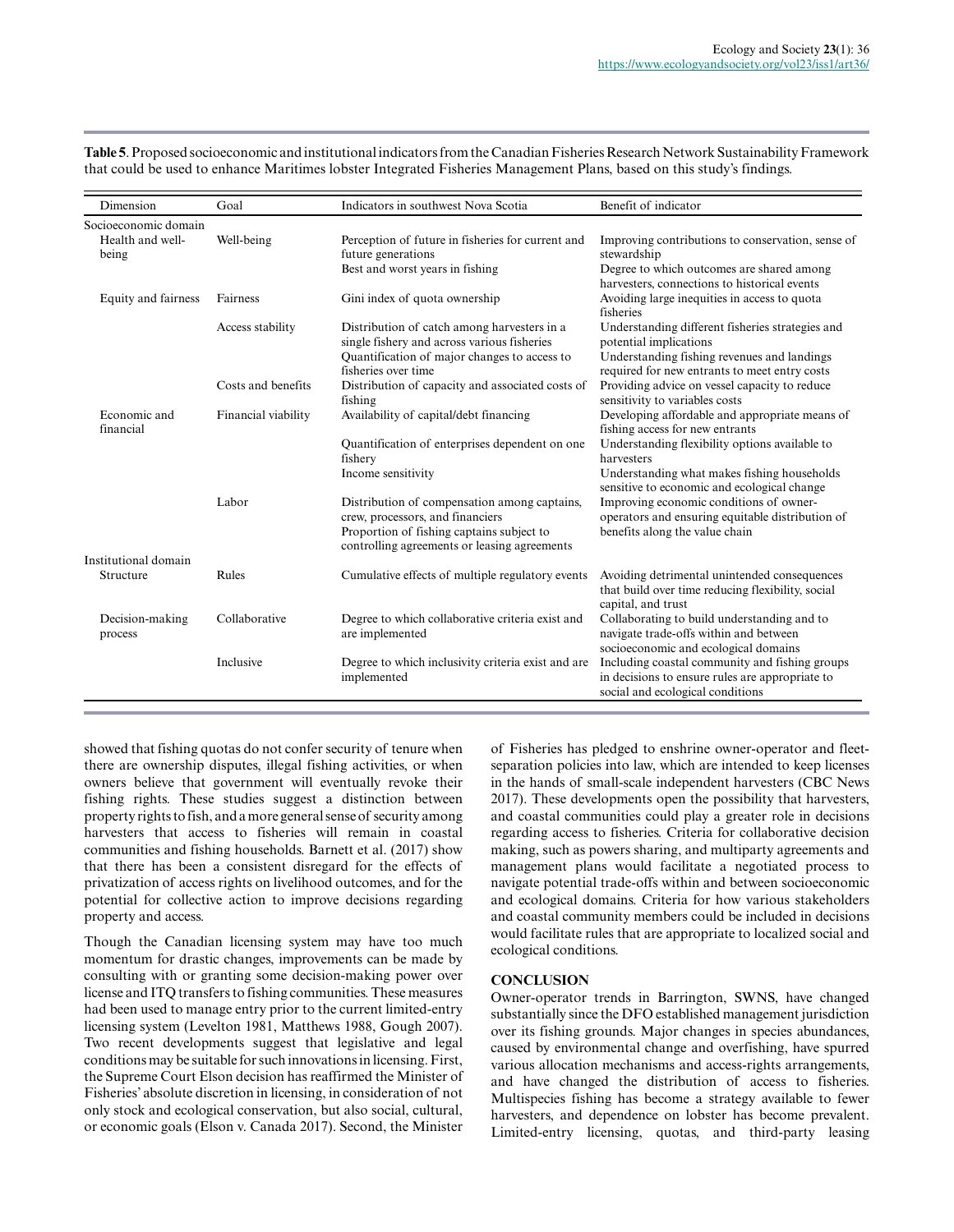agreements have changed the distribution of costs and benefits among captains. New strategies have emerged, and high-yield lobster fishing is often the best available strategy to pay bills and meet costs when lobster prices are low. Given a history of changing regulations and reduced options to remain flexible when economic and ecological conditions change, harvesters are pessimistic about their future access, and their children's future access, to fisheries.

The CFRN Sustainability Framework implies that managers should consider a larger set of objectives than the social, economic, and ecological objectives at present. The above results indicate that important socioeconomic and institutional indicators can enhance IFMPs to trigger assessment of, and mitigation measures for developing vulnerabilities, which might otherwise go unreported. These key aspects, and others beyond the scope of this paper, are currently not being tracked. This complicates our efforts to understand the holistic sustainability implications of policy change. The CFRN Sustainability Framework can guide researchers, managers, and fishing organizations to understand the current management objectives that are not being met, and to develop research priorities, methods, protocols, and personnel to meet a broader spectrum of objectives. Many CFRN collaborators envisioned a future at Fisheries and Oceans Canada that would incorporate a greater diversity of research streams and expertise, including anthropologists, geographers, sociologists, historians, citizen scientists, and local experts, to complement the current focus on biology, ecology, and economics. This model would move away from one of managing people through science, toward understanding human-environment interactions through diverse knowledges and dialogues.

*Responses to this article can be read online at:* [http://www.ecologyandsociety.org/issues/responses.](http://www.ecologyandsociety.org/issues/responses.php/9981) [php/9981](http://www.ecologyandsociety.org/issues/responses.php/9981)

# **Acknowledgments:**

*This research was funded by NSF (SES-0645789, BCS-026363), CNH (GEO-1115054), and by a Social Sciences and Humanities Research Council award (435-2014- 0299). This research was supported by a Social Sciences and Humanities Research Council Research Grant (#410-83-0978), and by the Canadian Fisheries Research Network, funded by the Natural Sciences and Engineering Research Council of Canada (NETGP 389436-09).*

# **LITERATURE CITED**

Acheson, J. M. 1988. *The lobster gangs of Maine*. University Press of New England, Lebanon, New Hampshire, UK.

Adger, W. N. 2003. Social capital, collective action, and adaptation to climate change. *Economic Geography* 79 (4):387-404. [http://dx.doi.org/10.1111/j.1944-8287.2003.tb00220.](http://dx.doi.org/10.1111%2Fj.1944-8287.2003.tb00220.x) [x](http://dx.doi.org/10.1111%2Fj.1944-8287.2003.tb00220.x)

Armitage, D. R., R. Plummer, F. Berkes, R. I. Arthur, A. T. Charles, I. J. Davidson-Hunt, A. P. Diduck, N. C. Doubleday, D. S. Johnson, M. Marschke, P. McConney, E. W. Pinkerton, and E. K. Wollenberg. 2009. Adaptive co-management for socialecological complexity. *Frontiers in Ecology and the Environment* 7(2):95-102. [http://dx.doi.org/10.1890/070089](http://dx.doi.org/10.1890%2F070089) 

Barnett, A. J. D. 2014. *From policy instruments to action arenas: toward robust fisheries and adaptive fishing households in southwest Nova Scotia.* Dissertation. Arizona State University, Tempe, Arizona, USA.

Barnett, A. J., and J. M. Anderies. 2014. Weak feedbacks, governance mismatches, and the robustness of social-ecological systems: an analysis of the southwest Nova Scotia lobster fishery with comparison to Maine. *Ecology and Society* 19(4):39. [http://](http://dx.doi.org/10.5751%2FES-06714-190439) [dx.doi.org/10.5751/ES-06714-190439](http://dx.doi.org/10.5751%2FES-06714-190439)

Barnett, A. J., and H. C. Eakin. 2015. "We and us, not I and me": justice, social capital, and household vulnerability in a Nova Scotia fishery. *Applied Geography* 59:107-116. [http://dx.doi.](http://dx.doi.org/10.1016%2Fj.apgeog.2014.11.005) [org/10.1016/j.apgeog.2014.11.005](http://dx.doi.org/10.1016%2Fj.apgeog.2014.11.005) 

Barnett, A. J., R. A. Messenger, and M. G. Wiber. 2017. Enacting and contesting neoliberalism in fisheries: the tragedy of commodifying lobster access rights in Southwest Nova Scotia. *Marine Policy* 80:60-68. [http://dx.doi.org/10.1016/j.marpol.2016.03.002](http://dx.doi.org/10.1016%2Fj.marpol.2016.03.002)

Bodiguel, C. 2002. Fishermen facing the commercial lobster fishery licensing policy in the Canadian Maritime Provinces: origins of illegal strategies, 1960-2000. *Marine Policy* 26 (4):271-281. [http://dx.doi.org/10.1016/S0308-597X\(02\)00009-X](http://dx.doi.org/10.1016%2FS0308-597X%2802%2900009-X) 

Breen, B., H. Kelley, and S. Hynes. 2016. The impact of precautionary quota constraints on the composition of multispecies harvest portfolios. *Marine Policy* 69:13-23. [http://dx.](http://dx.doi.org/10.1016%2Fj.marpol.2015.10.006) [doi.org/10.1016/j.marpol.2015.10.006](http://dx.doi.org/10.1016%2Fj.marpol.2015.10.006)

Brewer, J. F. 2012. Revisiting Maine's lobster commons: rescaling political subjects. *International Journal of the Commons* 6 (2):319-343. [http://dx.doi.org/10.18352/ijc.336](http://dx.doi.org/10.18352%2Fijc.336)

Brewer, J. F. 2014. Hog daddy and the walls of steel: catch shares and ecosystem change in the New England groundfishery. *Society and Natural Resources* 27(7):724-741. [http://dx.doi.](http://dx.doi.org/10.1080%2F08941920.2014.905811) [org/10.1080/08941920.2014.905811](http://dx.doi.org/10.1080%2F08941920.2014.905811)

Bromley, D. W. 2008. The crisis in ocean governance: conceptual confusion, spurious economics, political indifference. *MAST: Maritime Studies* 6(2):7-22.

Bromley, D. W. 2009. Abdicating responsibility: the deceits of fisheries policy. *Fisheries* 34(6):280-290. [http://dx.doi.](http://dx.doi.org/10.1577%2F1548-8446-34.6.280) [org/10.1577/1548-8446-34.6.280](http://dx.doi.org/10.1577%2F1548-8446-34.6.280)

Canadian Fisheries Research Network (CFRN). 2012. *Canadian Fisheries Research Network.* CFRN, Fredericton, New Brunswick, Canada. [online] URL: [http://www.cfrn-rcrp.ca/](http://www.cfrn-rcrp.ca/Public-Home-EN) [Public-Home-EN](http://www.cfrn-rcrp.ca/Public-Home-EN)

Carothers, C., and C. Chambers. 2012. Fisheries privatization and the remaking of fishery systems. *Environment and Society: Advances in Research* 3(1):39-59. [http://dx.doi.org/10.3167/](http://dx.doi.org/10.3167%2Fares.2012.030104) [ares.2012.030104](http://dx.doi.org/10.3167%2Fares.2012.030104) 

Cash, D. W., W. N. Adger, F. Berkes, P. Garden, L. Lebel, P. Olsson, L. Pritchard, and O. Young. 2006. Scale and cross-scale dynamics: governance and information in a multilevel world. *Ecology and society* 11(2):8. [http://dx.doi.org/10.5751/ES-01759-110208](http://dx.doi.org/10.5751%2FES-01759-110208)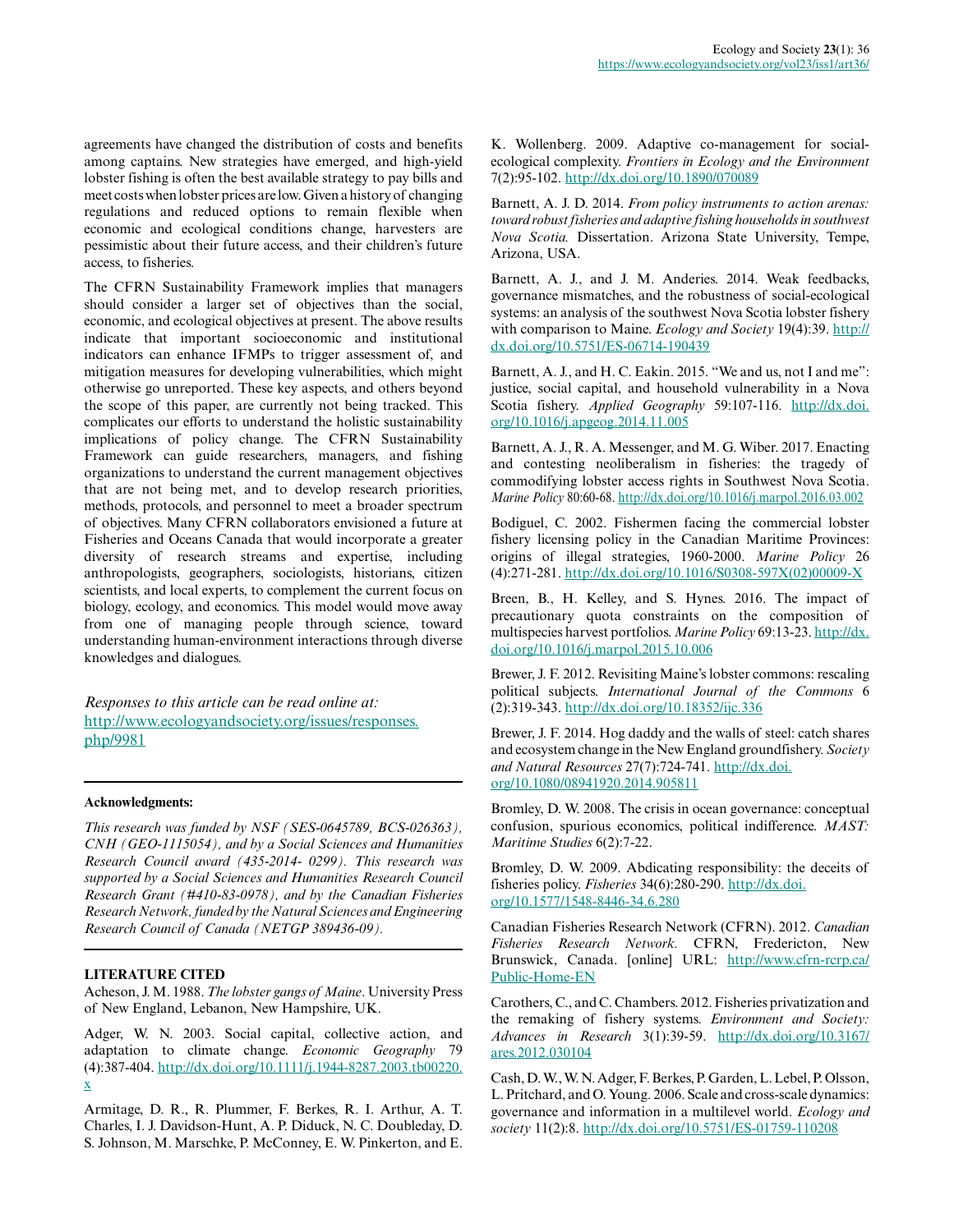CBC News. 2017. *Dominic LeBlanc pledges to 'enshrine the owneroperator and fleet separation law.'* 26 July. [online] URL: [http://](http://www.cbc.ca/news/canada/nova-scotia/leblanc-fisheries-owner-operator-fleet-separation-law-1.4221716.) [www.cbc.ca/news/canada/nova-scotia/leblanc-fisheries-owner-operator](http://www.cbc.ca/news/canada/nova-scotia/leblanc-fisheries-owner-operator-fleet-separation-law-1.4221716.)[fleet-separation-law-1.4221716.](http://www.cbc.ca/news/canada/nova-scotia/leblanc-fisheries-owner-operator-fleet-separation-law-1.4221716.) 

Chaffin, B. C., and L. H. Gunderson. 2016. Emergence, institutionalization and renewal: rhythms of adaptive governance in complex social-ecological systems. *Journal of Environmental Management* 165:81-87. [http://dx.doi.org/10.1016/j.jenvman.2015.09.003](http://dx.doi.org/10.1016%2Fj.jenvman.2015.09.003)

Coates, K. 2000. *The Marshall Decision and native rights*. McGill Queen's University Press, Montréal, Québec, Canada.

Cochrane, W. W. 1958. *Farm prices: myth and reality*. University of Minnesota Press, Minneapolis, Minnesota, USA.

Daigle, C. P., D. K. Loomis, and R. B. Ditton. 1996. Procedural justice in fishery resource allocations. *Fisheries* 21(11):18-23. [http://dx.doi.org/10.1577/1548-8446\(1996\)021<0018:PJIFRA>2.0.](http://dx.doi.org/10.1577%2F1548-8446%281996%29021%3C0018%3APJIFRA%3E2.0.CO%3B2)  $CO:2$ 

Davis, A. 1980. *"You're your own boss": an economic anthropology of small boat fishing in Port Lameron Harbour, southwest Nova Scotia.* Dissertation. University of Toronto, Toronto, Ontario, Canada.

Davis, A. 1984. *Property rights and access management in the small boat fishery: A case study from Southwest Nova Scotia*. Dalhousie Ocean Studies Programme, Halifax, Nova Scotia, Canada.

Davis, A. 1991. Insidious rationalities: the institutionalisation of small boat fishing and the rise of the rapacious fisher. *Maritime Anthropological Studies* 4(1):13-31.

Davis, A., and L. Kasdan. 1984. Bankrupt government policies and belligerent fishermen responses: dependency and conflict in the southwest Nova Scotia small boat fisheries. *Journal of Canadian Studies* 19(1):108-124. [http://dx.doi.org/10.3138/](http://dx.doi.org/10.3138%2Fjcs.19.1.108) [jcs.19.1.108](http://dx.doi.org/10.3138%2Fjcs.19.1.108) 

Degnbol, P., H. Gislason, S. Hanna, S. Jentoft, J. Raakjær Nielsen, S. Sverdrup-Jensen, and D. Clyde Wilson. 2006. Painting the floor with a hammer: technical fixes in fisheries management. *Marine Policy* 30(5):534-543. [http://dx.doi.org/10.1016/j.marpol.2005.07.002](http://dx.doi.org/10.1016%2Fj.marpol.2005.07.002) 

Department of Fisheries and Oceans Canada (DFO). 2016*a. Lobster (Homarus americanus*) off Southwest Nova Scotia (Lobster Fishing Area 34): 2015 Stock status update. Stock Status Update, Canadian Science Advisory Secretariat Science Response 2016/037. DFO, Ottawa, Ontario, Canada.

Department of Fisheries and Oceans Canada (DFO). 2016*b. Lobster (Homarus americanus) off the Atlantic Coast of Nova Scotia (Lobster Fishing areas 27-33)*. Stock Status Update, Canadian Science Advisory Secretariat Science Response 2016/025. DFO, Ottawa, Ontario, Canada.

Department of Fisheries and Oceans Canada (DFO). 2017. *Stock status update of Atlantic Halibut on the Scotian Shelf and Southern Grand Banks (NAFO Divs. 3NOPs4VWX5Zc).* DFO Canadian Science Advisory Science Response 2017/021. DFO, Ottawa, Ontario, Canada.

Donkersloot, R., and C. Carothers. 2017. Beyond privatization: rethinking fisheries stewardship and conservation in the North Pacific. Pages 253-270 *in* P. S. Levin and M. R. Poe, editors.

*Conservation for the Anthropocene ocean*. Academic Press, Cambridge, Massachusetts, USA. [http://dx.doi.org/10.1016/](http://dx.doi.org/10.1016%2FB978-0-12-805375-1.00012-X) [B978-0-12-805375-1.00012-X](http://dx.doi.org/10.1016%2FB978-0-12-805375-1.00012-X)

Eakin, H., and L. A. Bojórquez-Tapia. 2008. Insights into the composition of household vulnerability from multicriteria decision analysis. *Global Environmental Change* 18(1):112-127. [http://dx.doi.org/10.1016/j.gloenvcha.2007.09.001](http://dx.doi.org/10.1016%2Fj.gloenvcha.2007.09.001)

Eakin, H. C., and M. B. Wehbe. 2009. Linking local vulnerability to system sustainability in a resilience framework: two cases from Latin America. *Climatic Change* 93(3-4):355-377. [http://dx.doi.](http://dx.doi.org/10.1007%2Fs10584-008-9514-x) [org/10.1007/s10584-008-9514-x](http://dx.doi.org/10.1007%2Fs10584-008-9514-x)

Elson v. Canada. 2017. FC 459 (CanLII).<http://canlii.ca/t/h3p49>

Eriksen, S., and J. Lind. 2009. Adaptation as a political process: adjusting to drought and conflict in Kenya's drylands. *Environmental Management* 43(5):817-835. [http://dx.doi.org/10.1007/](http://dx.doi.org/10.1007%2Fs00267-008-9189-0) [s00267-008-9189-0](http://dx.doi.org/10.1007%2Fs00267-008-9189-0) 

Foley, P., C. Mather, and B. Neis. 2015. Governing enclosure for coastal communities: social embeddedness in a Canadian shrimp fishery. *Marine Policy* 61:390-400. [http://dx.doi.org/10.1016/j.](http://dx.doi.org/10.1016%2Fj.marpol.2014.11.009) [marpol.2014.11.009](http://dx.doi.org/10.1016%2Fj.marpol.2014.11.009) 

Frank, K. T., B. Petrie, J. A. D. Fisher, and W. C. Leggett. 2013. Setting the record straight on drivers of changing ecosystem states. *Fisheries Oceanography* 22(2):143-146. [http://dx.doi.](http://dx.doi.org/10.1111%2Ffog.12007) [org/10.1111/fog.12007](http://dx.doi.org/10.1111%2Ffog.12007)

Gilmour, P. W., R. W. Day, and P. D. Dwyer. 2012. Using private rights to manage natural resources: is stewardship linked to ownership? *Ecology and Society* 17(3):1. [http://dx.doi.](http://dx.doi.org/10.5751%2FES-04770-170301) [org/10.5751/ES-04770-170301](http://dx.doi.org/10.5751%2FES-04770-170301) 

Gough, J. 2007. *Managing Canada's fisheries: from early days to the year 2000*. Septentrion, Sillery, Québec, Canada.

Grainger, C. A., and C. J. Costello. 2014. Capitalizing property rights insecurity in natural resource assets. *Journal of Environmental Economics and Management* 67(2):224-240. [http://](http://dx.doi.org/10.1016%2Fj.jeem.2013.12.005) [dx.doi.org/10.1016/j.jeem.2013.12.005](http://dx.doi.org/10.1016%2Fj.jeem.2013.12.005)

Grootaert, C. B., and T. Van Bastelar. 2002. *Understanding and measuring social capital: a multidisciplinary tool for practitioners*. The World Bank, Washington, D.C., USA. [http://dx.doi.](http://dx.doi.org/10.1596%2F0-8213-5068-4) [org/10.1596/0-8213-5068-4](http://dx.doi.org/10.1596%2F0-8213-5068-4)

Hanna, S. S. 1998. Institutions for marine ecosystems: economic incentives and fishery management. *Ecological Applications* 8 (sp1):S170-S174. [http://dx.doi.org/10.1890/1051-0761\(1998\)8\[S170:](http://dx.doi.org/10.1890%2F1051-0761%281998%298%5BS170%3AIFMEEI%5D2.0.CO%3B2) [IFMEEI\]2.0.CO;2](http://dx.doi.org/10.1890%2F1051-0761%281998%298%5BS170%3AIFMEEI%5D2.0.CO%3B2) 

Harlan, S. 2003. *The Phoenix area social survey: community and environment in a desert metropolis: summary results of the pilot study*. Center for Environmental Studies, Arizona State University, Tempe, Arizona, USA.

Hilborn, R., J.-J. Maguire, A. M. Parma, and A. A. Rosenberg. 2001. The precautionary approach and risk management: can they increase the probability of successes in fishery management? *Canadian Journal of Fisheries and Aquatic Sciences* 58(1):99-107. [http://dx.doi.org/10.1139/f00-225](http://dx.doi.org/10.1139%2Ff00-225) 

Holland, D. S. 2011. Optimal intra-annual exploitation of the Maine lobster fishery. *Land Economics* 87(4):699-711. [http://dx.](http://dx.doi.org/10.3368%2Fle.87.4.699) [doi.org/10.3368/le.87.4.699](http://dx.doi.org/10.3368%2Fle.87.4.699)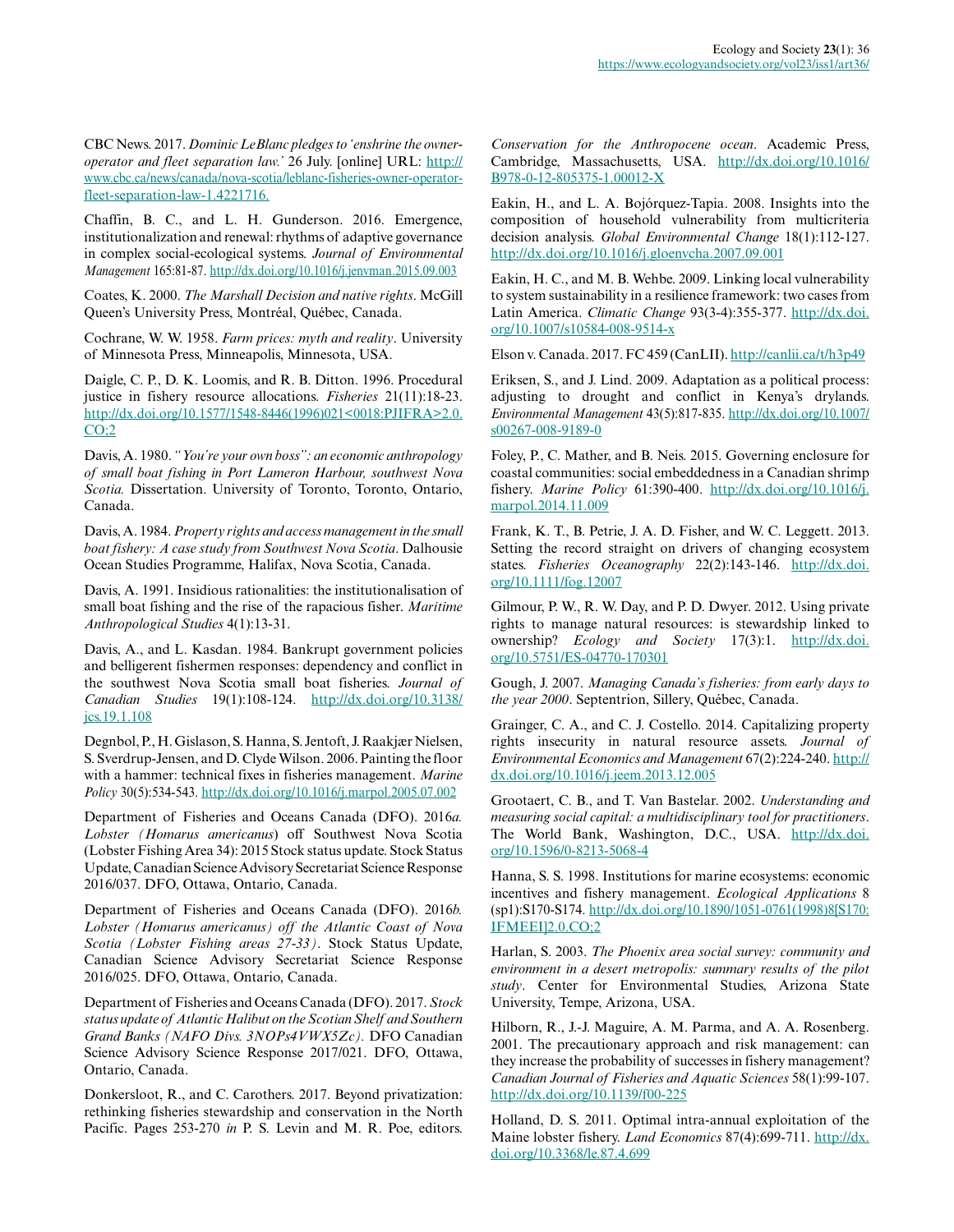Levelton, C. R. 1981. *Toward an Atlantic coast commercial fisheries licensing system: a report prepared for the Department of Fisheries and Oceans, Government of Canada*. Communications Branch, Department of Fisheries and Oceans, Ottawa, Ontario, Canada.

Loomis, D. K., and R. B. Ditton. 1993. Distributive justice in fisheries management. *Fisheries* 18(2):14-18. [http://dx.doi.](http://dx.doi.org/10.1577%2F1548-8446%281993%29018%3C0014%3ADJIFM%3E2.0.CO%3B2) [org/10.1577/1548-8446\(1993\)018<0014:DJIFM>2.0.CO;2](http://dx.doi.org/10.1577%2F1548-8446%281993%29018%3C0014%3ADJIFM%3E2.0.CO%3B2)

Macinko, S. 2014. Lipstick and catch shares in the Western Pacific: beyond evangelism in fisheries policy? *Marine Policy* 44:37-41. [http://dx.doi.org/10.1016/j.marpol.2013.08.004](http://dx.doi.org/10.1016%2Fj.marpol.2013.08.004) 

Mansfield, B. 2004. Neoliberalism in the oceans: "rationalization," property rights, and the commons question. *Geoforum* 35 (3):313-326. [http://dx.doi.org/10.1016/j.geoforum.2003.05.002](http://dx.doi.org/10.1016%2Fj.geoforum.2003.05.002) 

Marshall, N. A. 2011. Assessing resource dependency on the rangelands as a measure of climate sensitivity. *Society & Natural Resources* 24:1105-1115. [http://dx.doi.org/10.1080/08941920.2010.509856](http://dx.doi.org/10.1080%2F08941920.2010.509856)

Marshall, N. A., D. M. Fenton, P. A. Marshall, and S. G. Sutton. 2007. How resource dependency can influence social resilience within a primary resource industry. *Rural Sociology* 72 (3):359-390.

Matthews, R. 1988. Federal licensing policies for the Atlantic inshore fishery and their implementation in Newfoundland, 1973-1981. *Acadiensis* 17(2):83-108.

McCay, B. J., C. F. Creed, A. C. Finlayson, R. Apostle, and K. Mikalsen. 1995. Individual transferable quotas (ITQs) in Canadian and US fisheries. *Ocean and Coastal Management* 28 (1-3):85-115. [http://dx.doi.org/10.1016/0964-5691\(95\)00068-2](http://dx.doi.org/10.1016%2F0964-5691%2895%2900068-2) 

McCay, B. J., and S. Jentoft. 1998. Market or community failure? Critical perspectives on common property research. *Human Organization* 57(1):21-29. [http://dx.doi.org/10.17730/](http://dx.doi.org/10.17730%2Fhumo.57.1.372712415k227u25) [humo.57.1.372712415k227u25](http://dx.doi.org/10.17730%2Fhumo.57.1.372712415k227u25) 

Murray, G., T. Johnson, B. J. McCay, M. Danko, K. St Martin, and S. Takahashi. 2010. Cumulative effects, creeping enclosure, and the marine commons of New Jersey. *International Journal of the Commons* 4(1):367–389. [http://dx.doi.org/10.18352/ijc.148](http://dx.doi.org/10.18352%2Fijc.148)

Ostrom, E. 1990. *Governing the commons: the evolution of institutions for collective action*. Cambridge University Press, New York, New York, USA. [http://dx.doi.org/10.1017/CBO9780511807763](http://dx.doi.org/10.1017%2FCBO9780511807763) 

Parlee, C. E., and M. G. Wiber. 2014. Institutional innovation in fisheries governance: adaptive co-management in situations of legal pluralism. *Current Opinion in Environmental Sustainability* 11:48-54. [http://dx.doi.org/10.1016/j.cosust.2014.09.012](http://dx.doi.org/10.1016%2Fj.cosust.2014.09.012) 

Pinkerton, E. 2009. Coastal marine systems: conserving fish and sustaining community livelihoods with co-management. Pages 241-257 *in* C. Folke, G. P. Kofinas, and F. S. Chapin, editors. *Principles of ecosystem stewardship*. Springer, New York, New York, USA. [http://dx.doi.org/10.1007/978-0-387-73033-2\\_11](http://dx.doi.org/10.1007%2F978-0-387-73033-2_11) 

Pinkerton, E., and R. Davis. 2015. Neoliberalism and the politics of enclosure in North American small-scale fisheries. *Marine Policy* 61:303-312. [http://dx.doi.org/10.1016/j.marpol.2015.03.025](http://dx.doi.org/10.1016%2Fj.marpol.2015.03.025) 

Pinkerton, E., and D. N. Edwards. 2009. The elephant in the room: the hidden costs of leasing individual transferable fishing quotas. *Marine Policy* 33(4):707-713. [http://dx.doi.org/10.1016/j.](http://dx.doi.org/10.1016%2Fj.marpol.2009.02.004) [marpol.2009.02.004](http://dx.doi.org/10.1016%2Fj.marpol.2009.02.004) 

Plummer, R. 2009. The adaptive co-management process: an initial synthesis of representative models and influential variables. *Ecology and Society* 14(2):24. [http://dx.doi.org/10.5751/](http://dx.doi.org/10.5751%2FES-03130-140224) [ES-03130-140224](http://dx.doi.org/10.5751%2FES-03130-140224)

Ruitenbeek, J., and C. Cartier. 2001. *The invisible wand: adaptive co-management as an emergent strategy in complex bio-economic system.* Center for International Forestry Research, Bogor, Indonesia.

Sayles, J. S., and J. A. Baggio. 2017. Social-ecological network analysis of scale mismatches in estuary watershed restoration. *Proceedings of the National Academy of Sciences* 114(10):E1776- E1785. [http://dx.doi.org/10.1073/pnas.1604405114](http://dx.doi.org/10.1073%2Fpnas.1604405114) 

Sinclair, M., M. Power, E. Head, W. K. W. Li, M. McMahon, R. Mohn, R. O'Boyle, D. Swain, and J. Tremblay. 2015. Eastern Scotian Shelf trophic dynamics: a review of the evidence for diverse hypotheses. *Progress in Oceanography* 138:305-321. [http://](http://dx.doi.org/10.1016%2Fj.pocean.2015.09.005) [dx.doi.org/10.1016/j.pocean.2015.09.005](http://dx.doi.org/10.1016%2Fj.pocean.2015.09.005) 

Steneck, R. S., T. P. Hughes, J. E. Cinner, W. N. Adger, S. N. Arnold, F. Berkes, S. A. Boudreau, K. Brown, C. Folke, L. Gunderson, P. Olsson, M. Scheffer, E. Stephenson, B. Walker, J. Wilson, and B. Worm. 2011. Creation of a gilded trap by the high economic value of the Maine lobster fishery. *Conservation Biology* 25(5):904-912. [http://dx.doi.org/10.1111/j.1523-1739.2011.01717.](http://dx.doi.org/10.1111%2Fj.1523-1739.2011.01717.x) [x](http://dx.doi.org/10.1111%2Fj.1523-1739.2011.01717.x) 

Stephenson, R. L., A. J. Benson, K. Brooks, A. Charles, P. Degnbol, C. M. Dichmont, M. Kraan, S. Pascoe, S. D. Paul, A. Rindorf, and M. Wiber. 2017. Practical steps toward integrating economic, social and institutional elements in fisheries policy and management. *ICES Journal of Marine Science* 74(7):1981-1989. [http://dx.doi.org/10.1093/icesjms/fsx057](http://dx.doi.org/10.1093%2Ficesjms%2Ffsx057)

Stoll, J. S., C. M. Beitl, and J. A. Wilson. 2016. How access to Maine's fisheries has changed over a quarter century: the cumulative effects of licensing on resilience. *Global Environmental Change* 37:79-91. [http://dx.doi.org/10.1016/j.gloenvcha.2016.01.005](http://dx.doi.org/10.1016%2Fj.gloenvcha.2016.01.005) 

Stoll, J. S., E. Fuller, and B. I. Crona. 2017. Uneven adaptive capacity among fishers in a sea of change. *PLoS ONE* 12(6): e0178266. [http://dx.doi.org/10.1371/journal.pone.0178266](http://dx.doi.org/10.1371%2Fjournal.pone.0178266) 

Theriault, G., J. Hanlon, and L. Creed. 2013. *Report of the maritime lobster panel*. Report to Minister of Agriculture, Aquaculture and Fisheries (New Brunswick), Minister of Fisheries and Aquaculture (Nova Scotia), and Minister of Fisheries, Aquaculture and Rural Development (Prince Edward Island), Canada.

Trzcinski, M. K., and W. D. Bowen. 2016. The recovery of Atlantic halibut: a large, long-lived, and exploited marine predator. *ICES Journal of Marine Science* 73(4):1104-1114. [http://](http://dx.doi.org/10.1093%2Ficesjms%2Ffsv266) [dx.doi.org/10.1093/icesjms/fsv266](http://dx.doi.org/10.1093%2Ficesjms%2Ffsv266) 

van Putten, I., F. Boschetti, E. A. Fulton, A. D. M. Smith, and O. Thebaud. 2014. Individual transferable quota contribution to environmental stewardship: a theory in need of validation. *Ecology and Society* 19(2):35. [http://dx.doi.org/10.5751/](http://dx.doi.org/10.5751%2FES-06466-190235) [ES-06466-190235](http://dx.doi.org/10.5751%2FES-06466-190235)